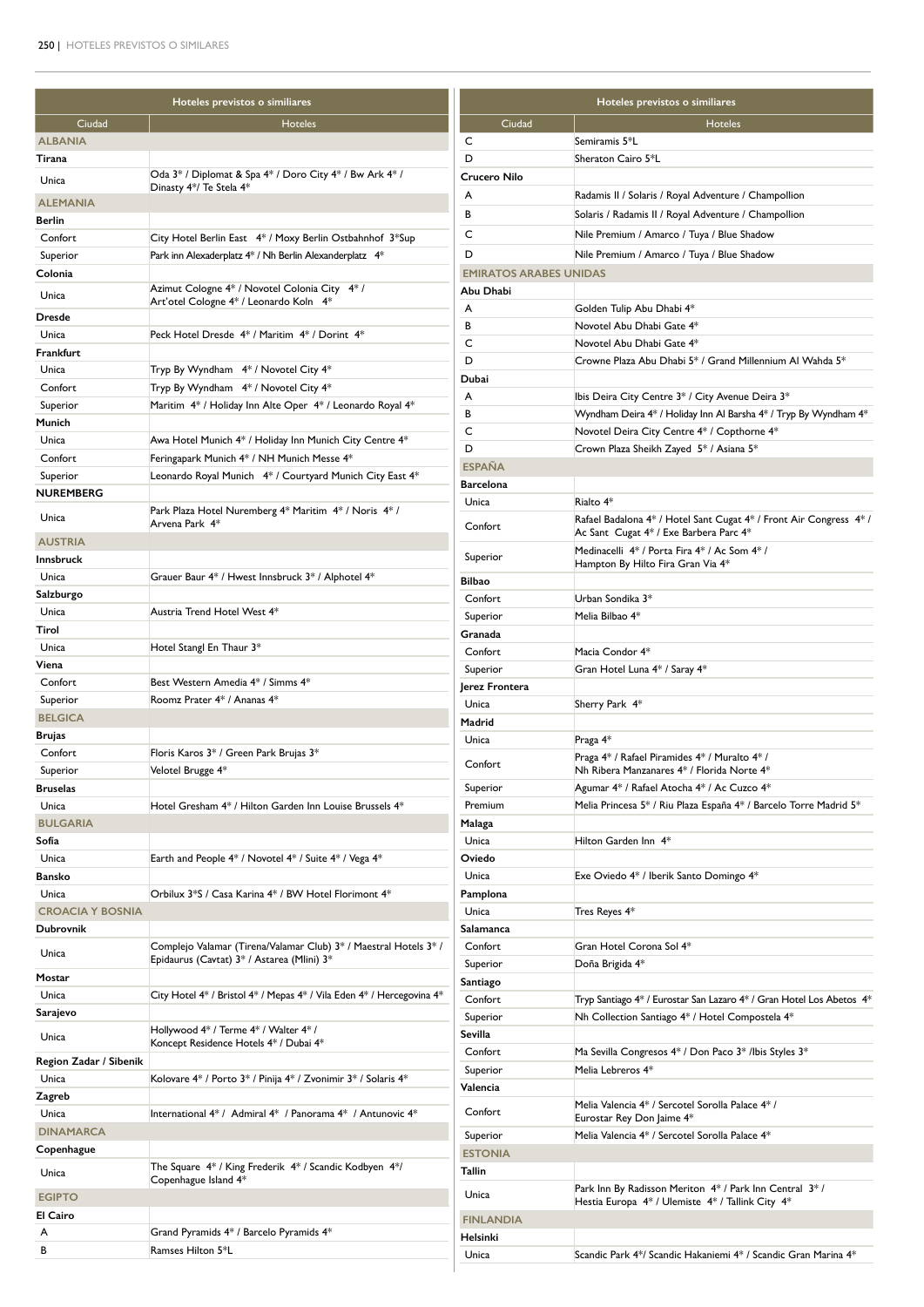| Hoteles previstos o similiares |                                                                                             | Hoteles previstos o similiares         |                                                                                                            |
|--------------------------------|---------------------------------------------------------------------------------------------|----------------------------------------|------------------------------------------------------------------------------------------------------------|
| Ciudad                         | <b>Hoteles</b>                                                                              | Ciudad                                 | <b>Hoteles</b>                                                                                             |
| <b>FRANCIA</b>                 |                                                                                             | Kalambaka                              |                                                                                                            |
| <b>Burdeos</b>                 |                                                                                             | A                                      | Orfeas $3*$                                                                                                |
| Unica                          | Novotel Bourdeaux Le Lac 4*                                                                 | В                                      | Amalia 4* / Meteoritis 4* / Famissi Eden 4*                                                                |
| Costa Azul                     |                                                                                             | C                                      | Amalia 4*                                                                                                  |
| Unica                          | Amarante 4*                                                                                 | D                                      | Amalia 4*                                                                                                  |
| Estrasburgo                    |                                                                                             | <b>Mykonos</b>                         |                                                                                                            |
| Unica                          | Ibis Strasbourg 3*                                                                          | A                                      | Mykonos Beach 3* / New Aeolos 3*                                                                           |
| Lourdes                        |                                                                                             | в                                      | Grand Beach 4* / Petinos 4*                                                                                |
| Unica                          | Mercure Imperial Lourdes 4*                                                                 | C                                      | Semeli 5* / Princess Of Mykonos 5*                                                                         |
| Nantes                         |                                                                                             | Santorini<br>A                         | Kamari Beach 3* / Rivari 3* / Andreas 3*                                                                   |
| Unica<br>Paris                 | Ibis Styles 3*                                                                              | В                                      | El Greco Resort 4* / Daedalus 4*                                                                           |
| Confort                        | Ibis Porte Dórleans Paris 3*                                                                | C                                      | Majestic 5* / Volcano View 5*                                                                              |
|                                | Mercure Porte Versailles Expo 4* / Mercure Porte Dórleans Paris 4* /                        | Tesalónica                             |                                                                                                            |
| Superior                       | Courtyard Marriott Arcueil Paris 4*                                                         | Unica                                  | City Hotel 4*                                                                                              |
| Premium                        | Novotel Gare Montparnasse Paris 4*                                                          | <b>HUNGRIA</b>                         |                                                                                                            |
| Rennes                         |                                                                                             | <b>Budapest</b>                        |                                                                                                            |
| Unica                          | Mercure Centre Gare 4* / Novotel 4*                                                         | Confort                                | Ibis Castle Hill $3^*$ / Ibis Aero $3^*$ / Ibis styles center $3^*$ /                                      |
| Rouan                          |                                                                                             |                                        | Ibis styles city west 3*                                                                                   |
| Unica                          | Kyriad Rouen 3* / Ibis Rive Drote 3*                                                        | Superior                               | Novotel City 4* / Novotel Centrum 4* / Mercure Korona 4* /<br>Mercure Castle Hill 4*                       |
| Vannes                         |                                                                                             | <b>IRAN</b>                            |                                                                                                            |
| Unica                          | Kyriad Prestige 4* / Kyriad Pompadou 4*                                                     | Teherán                                |                                                                                                            |
| <b>GRAN BRETAÑA</b>            |                                                                                             | Unica                                  | Enghelab 4* / Ferdowsi 4* / Grand 4* / Asareh 4*                                                           |
| Edimburgo                      | Holiday Inn Express Edinburgh City Centre 3* /                                              | Shiraz                                 |                                                                                                            |
| Unica                          | Holiday Inn Edinburgh Zoo 4*, / Apex Grassmarket 4* /                                       | Unica                                  | Ario Barzan 4* / Elizeh 4* / Parseh 4* / Kasrim Khan 4* / Bo 4*                                            |
|                                | Braids Hills 3* / Ibis Style Hotel Edimburgo St Andrews Square 3* /                         | Yazd                                   |                                                                                                            |
| Glasgow                        | Marriott Hotel Edimburgo 4*                                                                 | Unica                                  | Moshir 4* / Dad 4* / Safalieh 4* / Arg 4*                                                                  |
|                                | Hotel Marriott Glasgow 4* / Jurys Inn Glasgow 4* /                                          | Isfahan                                |                                                                                                            |
| Unica                          | ibis Styles Glasgow Central 3*                                                              | Unica                                  | Piroozi 4* / Aseman 4* / Avin 4*                                                                           |
| Kilmarnock                     |                                                                                             | <b>Matin Abas</b>                      |                                                                                                            |
| Unica                          | Park Hotel Kilmarnock 4* / Mercure Ayr 3* / Hallmark Irvine Hotel 4*                        | Unica                                  | Tent Camp 4*                                                                                               |
| Tierras Altas                  |                                                                                             | <b>ITALIA</b>                          |                                                                                                            |
| Unica                          | Hotel MacDonald Aviemore 3* / Highland Hotel de Aviemore 3* /<br>Craiglynne Hotel 3*        | Agrigento                              |                                                                                                            |
| Durham / Newcastle             |                                                                                             | Unica                                  | De La Valle 4* / Gran Mose 4*                                                                              |
| Unica                          | Radisson Blu Durham 4* / Copthorne Newcastle 4*                                             | Catania<br>Unica                       | Nh Catania Centro 4*                                                                                       |
| Harrogate                      |                                                                                             | Cosenza                                |                                                                                                            |
| Unica                          | Cedar Court Hotel 4* / Yorkshire 4* /                                                       | Unica                                  | Best Western President 4* / San Giorgio 4*                                                                 |
|                                | Express By Holiday Inn York 3* / Novotel Bradford 4*                                        | Florencia                              |                                                                                                            |
| Liverpool                      |                                                                                             | Confort                                | The Gate 4* / Mirage 3*Sup / Grifone 4*                                                                    |
| Unica                          | Hotel Aloft Liverpool 4* / Hotel Marriott Liverpool 4* /<br>Holiday inn Express Knowsley 3* | Superior                               | Nil Hotel 4* / Raffaello 4*                                                                                |
| Londres                        |                                                                                             | Milan                                  |                                                                                                            |
|                                | Novotel Brentford 4* / Hilton London Kensington 4* /                                        | Superior                               | Starhotels Business Palace 4*                                                                              |
| Unica                          | President 4* / Imperial 4*                                                                  | <b>Napoles</b>                         |                                                                                                            |
| Confort                        | ibis Earls Court 3* / ibis Excell Docklands 3*                                              | Unica                                  | Holiday Inn Napoles 4*                                                                                     |
| Superior                       | Copthorne Tara Hotel London Kensington 4*/                                                  | Palermo                                |                                                                                                            |
|                                | Holiday inn Kensington Forum 4*<br>Melia White House 4*                                     | Unica                                  | Astoria Palace 4* / San Paolo Palace 4*                                                                    |
| Premium<br><b>GRECIA</b>       |                                                                                             | Roma                                   |                                                                                                            |
| Atenas                         |                                                                                             | Confort                                | Occidental Aran Park 4* / Ih Hotels Roma Z3 4* /<br>Sheraton Parco De'medici 4* / Cristoforo Colombo 3*Sup |
| A                              | Dorian Inn 3* / Crystal City 3* / Golden City 3*                                            |                                        | Barcelo Aran Mantegna 4* / Shangri-La Roma 4* /                                                            |
| В                              | Polis Grand 4* / Stanley 4* / President 4*                                                  | Superior                               | American Palace Eur 4*                                                                                     |
| C                              | Zafolia 4* / Titania 4*                                                                     | Premium                                | Ih Hotels Roma Cicerone 4*                                                                                 |
| D                              | Wyndham Grand Athens / Radisson Blu Park 5*                                                 | Salerno                                |                                                                                                            |
| Crucero Mar Egeo               |                                                                                             | Unica                                  | Vea Resort Salerno 4*                                                                                      |
| A                              | Cabina Interior Cat la/lb                                                                   | <b>Siracusa</b>                        |                                                                                                            |
| в                              | Cabina Exterior Standard Xa                                                                 | Unica                                  | Jolly Aretusa 4*                                                                                           |
| C                              | Cabina Exterior Premium Xb                                                                  | Venecia                                |                                                                                                            |
| D                              | Cabina Exterior Deluxe Xc                                                                   | Confort                                | Lugano E Torretta 3* Sup / Russott 4*                                                                      |
| Delfos                         |                                                                                             | Superior                               | Lugano E Torretta 4* / Delfino 4* / Ambasciatori 4*                                                        |
| A                              | Hermes 3* / Olympic 3*                                                                      | Premium                                | Four Points Venice 4*                                                                                      |
| в                              | Amalia 4* / Nafsica Palace 4*                                                               | <b>IRLANDA</b><br>Co. Clare / Limerick |                                                                                                            |
| C                              | Amalia 4* / Nafsica Palace 4*                                                               |                                        | Maldron Limerick hotel 3* / Limerick City hotel 3* /                                                       |
| D                              | Amalia 4* / Nafsica Palace 4*                                                               | Unica                                  | South Court Hotel 3*                                                                                       |

 $\boxed{\mathbf{m}^{\prime}}$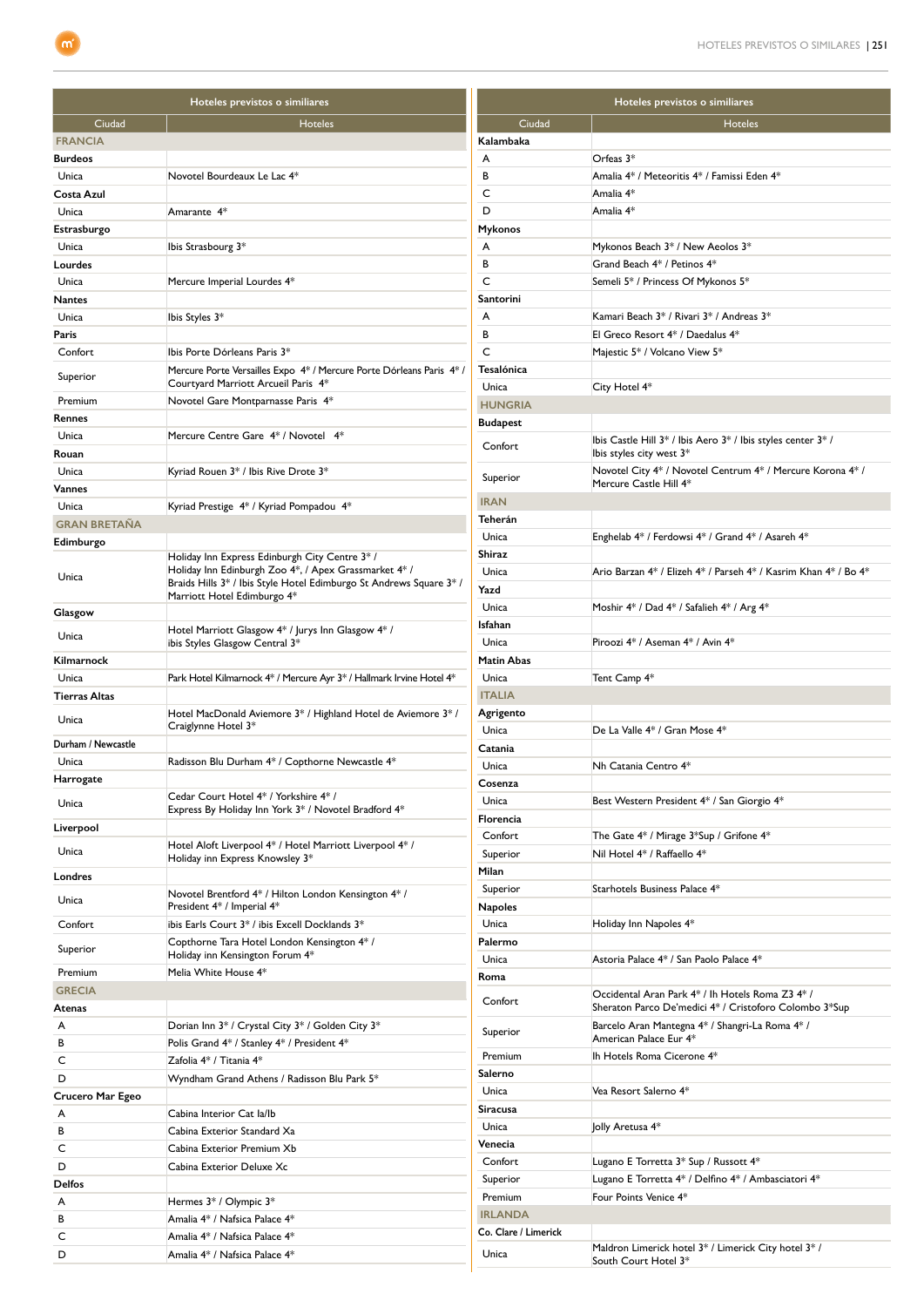| Hoteles previstos o similiares    |                                                                                                                                                                                                                               | Hoteles previstos o similiares       |                                                                                            |  |
|-----------------------------------|-------------------------------------------------------------------------------------------------------------------------------------------------------------------------------------------------------------------------------|--------------------------------------|--------------------------------------------------------------------------------------------|--|
| Ciudad                            | <b>Hoteles</b>                                                                                                                                                                                                                | Ciudad                               | <b>Hoteles</b>                                                                             |  |
| Co. Kerry                         |                                                                                                                                                                                                                               | <b>KYRGYZSTAN</b>                    |                                                                                            |  |
| Unica                             | Brandon hotel 3* / Hotel Killarney 3* / Castlerosse hotel 4* /                                                                                                                                                                | <b>Bishkek</b>                       |                                                                                            |  |
|                                   | River Island 3*                                                                                                                                                                                                               | Unica                                | Garden 3*                                                                                  |  |
| Derry / Area Letterkenny<br>Unica | Abbey & Central Donnegal 3* / Mc Gettigans 3*                                                                                                                                                                                 | <b>Chon Kemin</b>                    |                                                                                            |  |
| Cork                              |                                                                                                                                                                                                                               | Unica                                | Guest House Ashu 3*                                                                        |  |
| Unica                             | Clayton Hotel Silver Springs 4* / Imperial Hotel 4* / Kingsley Hotel 4*                                                                                                                                                       | Karakol                              |                                                                                            |  |
| Dublin                            |                                                                                                                                                                                                                               | Unica                                | Karagat 3*                                                                                 |  |
|                                   | Jurys Inn Parnell Street Dublin 4* / Ballsbridge Hotel 4* /                                                                                                                                                                   | Naryn<br>Unica                       | Khan Tegry 3*                                                                              |  |
| Unica                             | Croke Park Hotel 4*, Academy Plaza 4* /Ashling hotel 4*, Sandy<br>Mount hotel 4* / Jurys Inn Parnell 4*, Clayton Liffey Valley hotel 4*<br>/ Clayton Leopardstown 4* / Tallaght Cross hotel 4* /<br>Carlton Blanchardstown 4* | <b>LETONIA</b>                       |                                                                                            |  |
|                                   |                                                                                                                                                                                                                               | Riga                                 |                                                                                            |  |
|                                   |                                                                                                                                                                                                                               | Unica                                | Radisson Blu 4* / Islande 4* / Bellevue Park 4*                                            |  |
| Galway                            |                                                                                                                                                                                                                               | <b>LIBANO</b>                        |                                                                                            |  |
| Unica                             | Clayton Galway 4* / Connacht Hotel 3* / Salthill hotel 4* /<br>Lady Gregory 3* / Oranmore Lodge 4* / Clayton at Ballybrit 4*                                                                                                  | Beirut                               |                                                                                            |  |
| Kilkenny                          |                                                                                                                                                                                                                               | A                                    | Mozart 3* / Napoleon 4*                                                                    |  |
|                                   | Springhill Court Hotel & Leisure Club Kilkenny 3* /                                                                                                                                                                           | В                                    | Plaza 4* / Casa D'or 4* / The Parisian 4* / Gems 4*                                        |  |
| Unica                             | Talbot Hotel Carlow 4* / Clanard Court Athy 4*                                                                                                                                                                                | C                                    | Warwick Palm Beach 4* / Raouche Arjaan By Rotana 4* /                                      |  |
| <b>ISRAEL</b>                     |                                                                                                                                                                                                                               |                                      | Le Commodore 5* / Ramada Downtown 4*                                                       |  |
| Eilat                             |                                                                                                                                                                                                                               | D                                    | Radisson Blu Verdun 5* / Radisson Blu Martinez 5* /<br>Gefinor Rotana 5* / Crowne Plaza 5* |  |
| A                                 | Adi Eilat 3* / Vista Eilat 3*                                                                                                                                                                                                 | <b>LITUANIA</b>                      |                                                                                            |  |
| В                                 | Vista 4*                                                                                                                                                                                                                      | Vilnius                              |                                                                                            |  |
| C                                 | Leonardo 4* / Caesar Eilat 4*                                                                                                                                                                                                 | Unica                                | Novotel 4* / Crowne Plaza 4* / Best Western 4* / Conti 4* /                                |  |
| D                                 | Dan Panorama Eilat 5*                                                                                                                                                                                                         |                                      | City Algirdas 3*                                                                           |  |
| Galilea                           |                                                                                                                                                                                                                               | <b>LUXEMBURGO</b>                    |                                                                                            |  |
| A                                 | Kibbutz Hotel 4*<br>Kibbutz Hotel 4*                                                                                                                                                                                          | Luxemburgo                           |                                                                                            |  |
| В<br>C                            | Kibbutz Hotel 4*                                                                                                                                                                                                              | Unica                                | Parc Alvisse 4* / Ibis Luxembourg Sud 3*                                                   |  |
| D                                 | Kibbutz Hotel 4*                                                                                                                                                                                                              | <b>MACEDONIA DEL NORTE</b><br>Bitola |                                                                                            |  |
| Jerusalen                         |                                                                                                                                                                                                                               | Unica                                | Epinal 4*                                                                                  |  |
| A                                 | Jerusalem Gold 3* / Jerusalem Gate 3*                                                                                                                                                                                         | Ohrid                                |                                                                                            |  |
| в                                 | Prima Park 4* / Shalom 4*                                                                                                                                                                                                     |                                      | Millenium Palace 4* / Belvedere 4* / Bellevue 4* / Aura 4* /                               |  |
| C                                 | Grand Court 4* / Leonardo 4* / Ramada 4*                                                                                                                                                                                      | Unica                                | Aqualina 4*                                                                                |  |
| D                                 | Lady Stern 4* / Vert 4*                                                                                                                                                                                                       | Skopje                               |                                                                                            |  |
| Nazareth                          |                                                                                                                                                                                                                               | Unica                                | Duvet 4* / Russia 4* / Panoramika 4* / Ibis Styles 4* /<br>Next Door Park 4*               |  |
| A                                 | Plaza $3*$                                                                                                                                                                                                                    | <b>MARRUECOS</b>                     |                                                                                            |  |
| В                                 | Golden Crown 4*                                                                                                                                                                                                               | Casablanca                           |                                                                                            |  |
| C                                 | Ramada 5*                                                                                                                                                                                                                     | Confort                              | Idou Plaza 4* / Kenzi Basma 4*                                                             |  |
| D                                 | Ramada 5*                                                                                                                                                                                                                     | Superior                             | Palace Danfa 5* / Sheraton 5*                                                              |  |
| Tiberiades                        |                                                                                                                                                                                                                               | Erfoud                               |                                                                                            |  |
| A                                 | $lacob 3*$                                                                                                                                                                                                                    | Confort                              | Palms Club 4*                                                                              |  |
| В                                 | Prima 4* / Lake House 4* / Leonardo 4*                                                                                                                                                                                        | Superior                             | Palms Jardin 4* / Ines Belere 4*                                                           |  |
| С                                 | Royal Plaza 4* / Lake House (Hab. DLX) 4* / Leonardo 4*                                                                                                                                                                       | Fez                                  |                                                                                            |  |
| D                                 | Caesar 4*                                                                                                                                                                                                                     | Confort                              | Royal Mirage 4* / Across 4*                                                                |  |
| Tel Aviv                          |                                                                                                                                                                                                                               | Superior                             | Zalagh Palace 5* / Barcelo 4*                                                              |  |
| A                                 | Golden Beach 3*                                                                                                                                                                                                               | Marrakech                            |                                                                                            |  |
| в                                 | Sea Net 4* / Hotel 75 4*                                                                                                                                                                                                      | Confort                              | Ayoub 4* / Palm Menara 4* / Meriem 4*                                                      |  |
| с<br>D                            | Metropolitan 4* / Grand Beach 4* / By 14 (Ex-Mercure) 4*<br>Crowne Plaza Beach 5*                                                                                                                                             | Superior                             | Mogador 5* / Kenzi Farah 5*                                                                |  |
| <b>JORDANIA</b>                   |                                                                                                                                                                                                                               | Ouarzazate<br>Confort                | Club Hanane 4*                                                                             |  |
| Amman                             |                                                                                                                                                                                                                               | Superior                             | Le Berbere Palace 5*                                                                       |  |
|                                   |                                                                                                                                                                                                                               | Tanger                               |                                                                                            |  |
| A                                 | Mena Tyche 3* / The San Rock International 4* / Liwan 3*                                                                                                                                                                      | Confort                              | Kenzi Solazur 4*                                                                           |  |
| В                                 | Bristol 5* / Regency Palace 5* / Grand Palace 4*                                                                                                                                                                              | Superior                             | Andalucia 5*                                                                               |  |
| C                                 | Bristol 5* / Regency Palace 5* / Grand Palace 4*                                                                                                                                                                              | <b>MONTENEGRO</b>                    |                                                                                            |  |
| D                                 | Kempinsky 5* / Crowne Plaza 5* / Marriot Amman 5* / Movenpick 5*                                                                                                                                                              | Budva                                |                                                                                            |  |
| Petra                             |                                                                                                                                                                                                                               | Unica                                | Slovenska Plaza 3*                                                                         |  |
| A                                 | Sella 4* / Amra Palace 4* / Petra Palace 4*                                                                                                                                                                                   | Podgorica                            |                                                                                            |  |
| В                                 | Nabatean Castle 5* / Petra Moon 4*                                                                                                                                                                                            | Unica                                | Centre Ville 4* / Ramada 4* / Podgorica Hotel 4* / Aurel 4* /                              |  |
| С                                 | Nabatean Castle 5* / Petra Moon 4*                                                                                                                                                                                            | <b>NORUEGA</b>                       | M Nikic 4*                                                                                 |  |
| D                                 | The Old Village 5* / Marriot Petra 5* / Hyatt Zaman 5* /                                                                                                                                                                      | Area De Nordfjordeid                 |                                                                                            |  |
|                                   | Movenpick Resort 5*                                                                                                                                                                                                           | Unica                                | Hotel Oldenfjord 4* / Hotel Loenfjord 4*                                                   |  |
| Wadi Rum                          |                                                                                                                                                                                                                               | Bergen                               |                                                                                            |  |
| A/B/C/D                           | Campamento Hassan Zawaideh 4*                                                                                                                                                                                                 | Unica                                | Scandic Neptun 4* / Scandic Bergen City 4*                                                 |  |